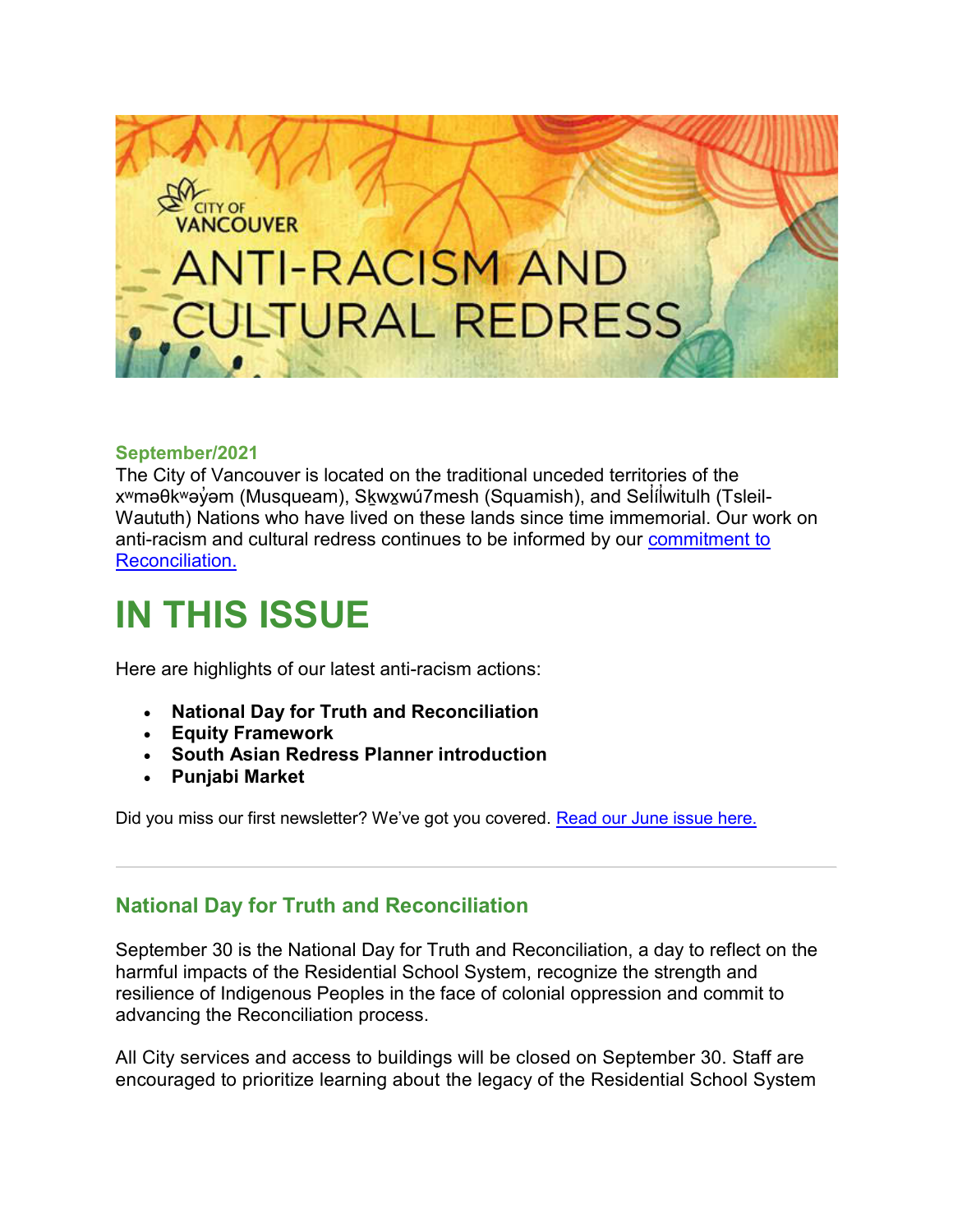so the City can build new relations based on mutual understanding and respect with Indigenous Peoples.

From the 1870s to 1996, Canadian governments removed more than 150,000 Indigenous children from their homes. They forced them into 139 Residential Schools, including the St. Paul's Indian Residential School in North Vancouver. Estimates show more than 6,000 Indigenous children died in Canada's Residential Schools. Staff and leadership at the City grieve the loss of these children alongside Indigenous colleagues and with Indigenous communities across Canada.

Tk'emlúps te Secwepemc is offering a way for people to connect, support and ground into the importance of September 30 by calling upon people around the world to gather –safely– to drum and sing for the missing children of Indian Residential Schools. [Visit](http://list.vancouver.ca/t/491671/1143027/11459/31/)  [their website to learn more,](http://list.vancouver.ca/t/491671/1143027/11459/31/) including how to sing and drum the Secwepemc Honour Song.

We acknowledge there is much work still to be done toward Reconciliation. In 2014, the City adopted a Reconciliation Framework and declared ourselves a [City of](http://list.vancouver.ca/t/491671/1143027/5815/32/)  [Reconciliation.](http://list.vancouver.ca/t/491671/1143027/5815/32/) Staff have been and continue to work on enacting the 27 of the 94 Calls to Action from the Truth and Reconciliation Commission of Canada related to municipalities. You may [view the calls to action the City is addressing here](http://list.vancouver.ca/t/491671/1143027/11460/33/) and staff's [most recent Reconciliation update to City Council here.](http://list.vancouver.ca/t/491671/1143027/11461/34/)

# **Equity Framework**

On July 20, City Council took a significant step forward in acknowledging and upholding the rights and dignity of all people, addressing historic and current systemic injustice and reducing harm by adopting the City's first Equity Framework.

The Equity Framework has been grounded in the fact that Vancouver is located on the traditional unceded territory of the x<sup>w</sup>məθk<sup>w</sup>əy̓ əm (Musqueam), Skwxwú7mesh (Squamish), and səlilwətaɬ (Tsleil-Waututh) Nations. Furthermore, Vancouver is built on a history of colonialism and white supremacy, which has negatively impacted all of us, particularly Indigenous, Black and other racialized communities.

Council's approval of this Framework solidifies the foundations for significant internal work that the City needs to do and it will inform all of our Anti-Racism and Cultural Redress work moving forward.

Visit our website to [read the full council report, including the Equity Framework.](http://list.vancouver.ca/t/491671/1143027/11050/35/)

## **South Asian Communities Anti-Racism and Cultural Redress Planner**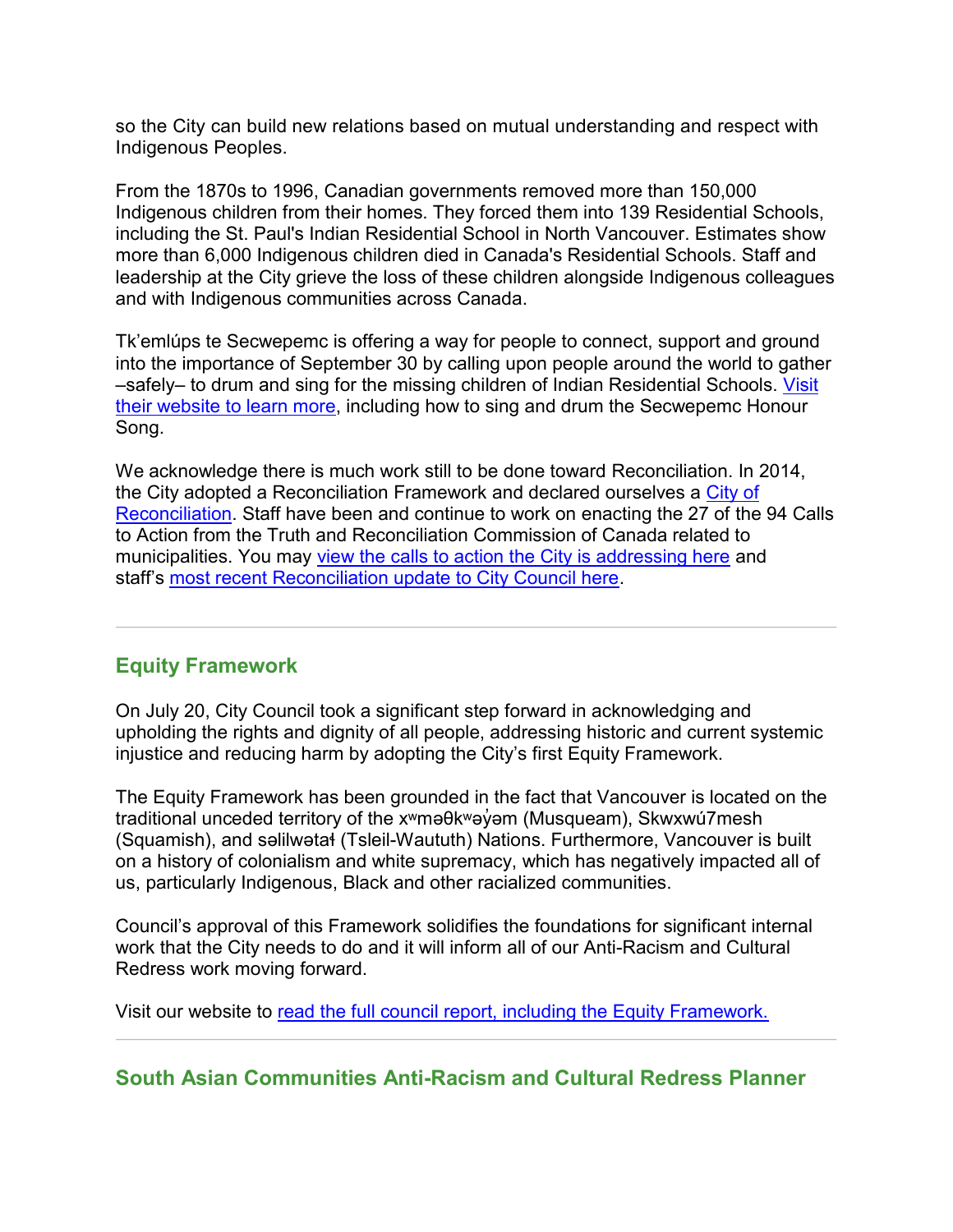We are pleased to announce that Ari Bhullar has accepted the temporary position of South Asian Communities Anti-Racism and Cultural Redress Social Planner.

Ari comes to us from the City of Vancouver's External Relations and Protocol Office. She was the lead on the recent [Komagata Maru Remembrance Day,](http://list.vancouver.ca/t/491671/1143027/11462/36/) Proclamation and [Apology.](http://list.vancouver.ca/t/491671/1143027/10691/37/)

Ari will work with community partners and across City departments on advancing Council's direction to staff to explore and bring forward recommendations to address historical discrimination toward the South Asian community.

# **Pਪੰਜਾਬੀ ਮਾਰਕੀਟ (Punjabi Market)**

We've been liaising with the community on the revitalization of Pਪੰਜਾਬੀ ਮਾਰਕੀਟ (Punjabi Market), recognizing the impact of historical discrimination on this key cultural and economic district.

Recent revitalization work the City has supported includes:

#### **Marigolds in the Market Installation**

Marigolds in the Market was a public art piece that was installed by the [Punjabi](http://list.vancouver.ca/t/491671/1143027/11463/38/)  [Market Regeneration Collective](http://list.vancouver.ca/t/491671/1143027/11463/38/) (PMRC) in spring of this year to celebrate the vibrant history of the diverse neighborhood and community of the ਪੰਜਾਬੀ ਮਾਰਕੀਟ. <u>[Watch this video](http://list.vancouver.ca/t/491671/1143027/11464/39/)</u> to learn more about the installation and the significance of marigolds in South Asian culture.

#### **Murals in the Market**

In partnership with Vancouver Mural Festival and the PMRC, local IBPOC artists created a series of murals in the Punjabi Market to help facilitate storytelling through public art. [Visit PMCRs website](http://list.vancouver.ca/t/491671/1143027/11465/40/) to learn about the mural curators and see where they are located.

### **ਪੰਜਾਬੀ ਮਾਰਕੀਟ self guided walking tour**

[Indian Summer Festival](http://list.vancouver.ca/t/491671/1143027/11466/41/) partnered with PMRC to create a Self Guided Walking Tour. Grab your headphones and your walking shoes and [tour the Punjabi](http://list.vancouver.ca/t/491671/1143027/11467/42/)  [Market this weekend.](http://list.vancouver.ca/t/491671/1143027/11467/42/)

#### **City upgrades**

The City has installed new benches, park furniture and garbage cans to increase the neighbourhood's comfort and cleanliness.